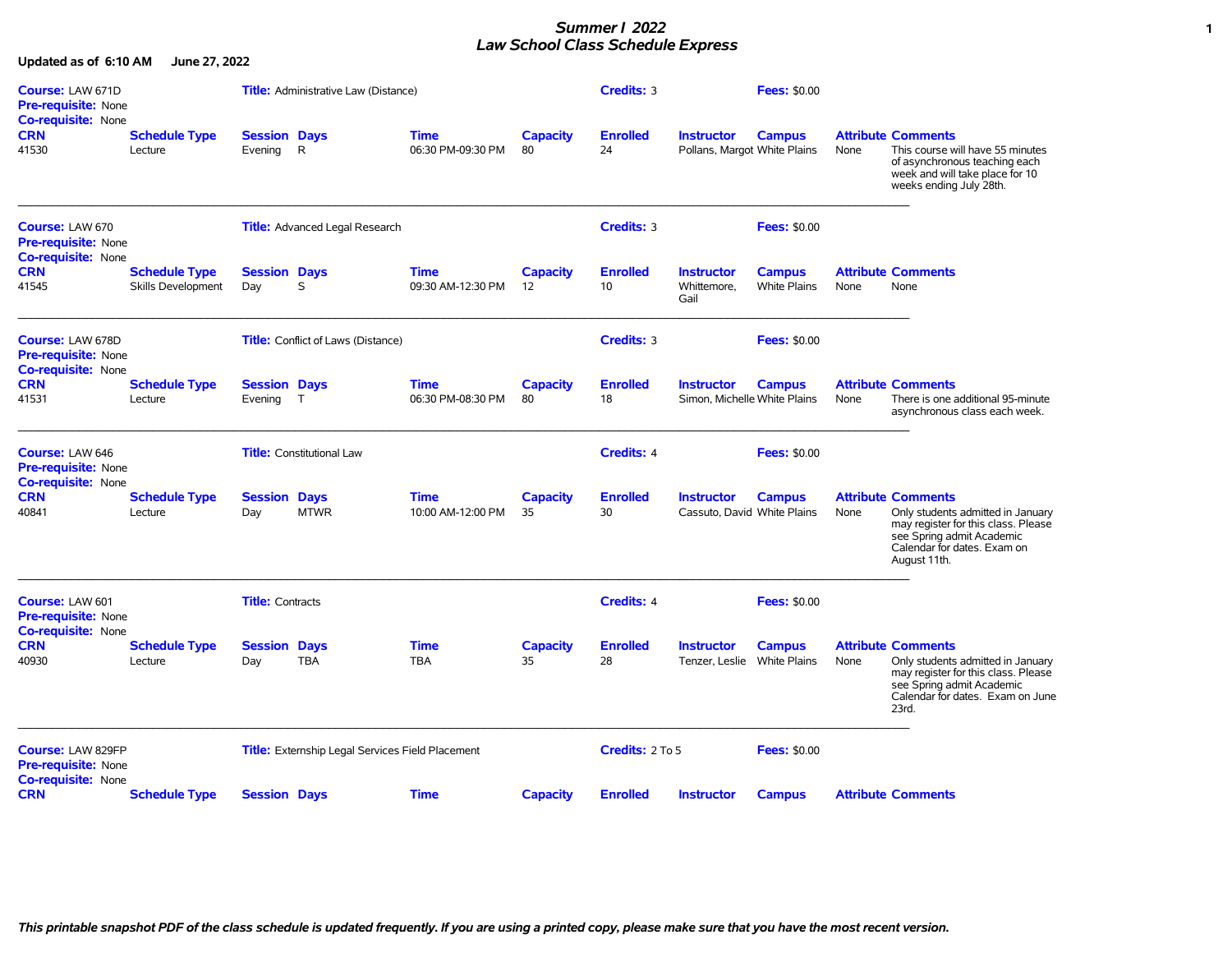## *Summer I 2022* **2** *Law School Class Schedule Express*

| Updated as of 6:10 AM                                                               | June 27, 2022                      |                                |                                                               |                                  |                       |                             |                                                   |                     |      |                                                                                                                                                                                                                                                                                                   |
|-------------------------------------------------------------------------------------|------------------------------------|--------------------------------|---------------------------------------------------------------|----------------------------------|-----------------------|-----------------------------|---------------------------------------------------|---------------------|------|---------------------------------------------------------------------------------------------------------------------------------------------------------------------------------------------------------------------------------------------------------------------------------------------------|
| 41027                                                                               | Externship                         | Evening                        | <b>TBA</b>                                                    | <b>TBA</b>                       | 10                    | 8                           | Scherz, Michael White Plains                      |                     | None | Prerequisites: Application and<br>permission of instructor,<br>Administrative Law is<br>recommended and Health Law is<br>required for all health law<br>placements. Must register for<br>seminar as well as field<br>placement. Not available for online<br>registration.                         |
| 41120                                                                               | Externship                         | Evening                        | TBA                                                           | <b>TBA</b>                       | 10                    | 5                           | Nolon, Jennie White Plains                        |                     | None | Prerequisites: Application and<br>permission of instructor,<br>Administrative Law is<br>recommended. Must register for<br>seminar as well as field<br>placement. Not available for online<br>registration.                                                                                        |
| Course: LAW 829S<br><b>Pre-requisite: None</b><br><b>Co-requisite: None</b>         |                                    |                                | <b>Title:</b> Externship Legal Services Seminar               |                                  |                       | Credits: 1                  |                                                   | <b>Fees: \$0.00</b> |      |                                                                                                                                                                                                                                                                                                   |
| <b>CRN</b><br>41028                                                                 | <b>Schedule Type</b><br>Seminar    | <b>Session Days</b><br>Evening | $\top$                                                        | <b>Time</b><br>06:00 PM-08:00 PM | <b>Capacity</b><br>10 | <b>Enrolled</b><br>8        | <b>Instructor</b><br>Scherz, Michael White Plains | <b>Campus</b>       | None | <b>Attribute Comments</b><br>Prerequisites: Same as field<br>placement. Must register for field<br>placement as well as seminar. No<br>available for online registration.                                                                                                                         |
| 41121                                                                               | Seminar                            | Evening                        | R                                                             | 06:00 PM-08:00 PM                | 10                    | 5                           | Nolon, Jennie White Plains                        |                     | None | Prerequisites: Same as field<br>placement. Must register for field<br>placement as well as seminar. Not<br>available for online registration.                                                                                                                                                     |
| <b>Course: LAW 895FP</b><br><b>Pre-requisite: None</b><br><b>Co-requisite: None</b> |                                    |                                | <b>Title:</b> Externship: Environmental Washington DC         |                                  |                       | Credits: 4                  |                                                   | <b>Fees: \$0.00</b> |      |                                                                                                                                                                                                                                                                                                   |
| <b>CRN</b><br>41050                                                                 | <b>Schedule Type</b><br>Externship | <b>Session Days</b><br>Evening | <b>TBA</b>                                                    | <b>Time</b><br><b>TBA</b>        | <b>Capacity</b><br>10 | <b>Enrolled</b><br>$\Delta$ | <b>Instructor</b><br>Solow, Steven White Plains   | <b>Campus</b>       | None | <b>Attribute Comments</b><br>Prerequisites: Application and<br>Permission of Professor. Must<br>register for field placement as well<br>as seminar. This course will be<br>taught by Prof Solow and Prof<br>DeWire. Boot camp for this<br>course will be held online from<br>May 18th - May 20th. |
| Course: LAW 895S<br><b>Pre-requisite: None</b><br><b>Co-requisite: None</b>         |                                    |                                | <b>Title:</b> Externship: Environmental Washington DC Seminar |                                  |                       | <b>Credits: 2</b>           |                                                   | <b>Fees: \$0.00</b> |      |                                                                                                                                                                                                                                                                                                   |
| <b>CRN</b><br>41051                                                                 | <b>Schedule Type</b><br>Seminar    | <b>Session Days</b><br>Evening | R                                                             | <b>Time</b><br>06:00 PM-08:00 PM | <b>Capacity</b><br>10 | <b>Enrolled</b><br>4        | <b>Instructor</b><br>Solow, Steven White Plains   | <b>Campus</b>       | None | <b>Attribute Comments</b><br>Prerequisites: Application and<br>Permission of Professor. Must<br>register for field placement as well<br>as seminar. This course will be<br>taught by Prof Solow and Prof<br>DeWire. Boot camp will be online<br>from May 18th- May 20th.                          |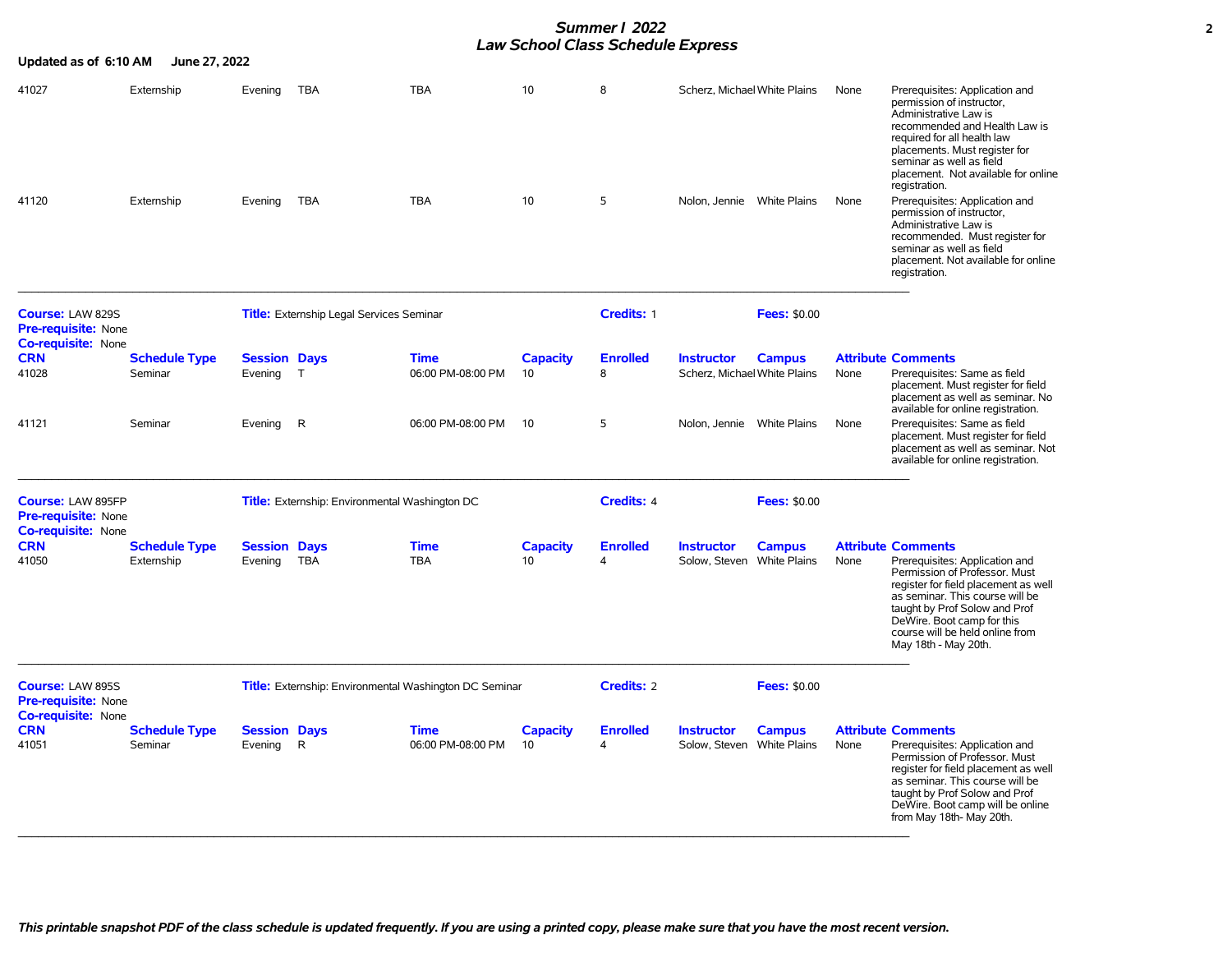## *Summer I 2022* **3** *Law School Class Schedule Express*

**Updated as of 6:10 AM June 27, 2022**

| Course: LAW 919<br><b>Co-requisite: None</b>                                 | Pre-requisite: LAW 625 Minimum Grade of D         | <b>Title:</b> Lawyering        |                                            |                                  |                       | <b>Credits: 4</b>     |                                                           | <b>Fees: \$0.00</b>                  |      |                                                                                                                                                                                                |
|------------------------------------------------------------------------------|---------------------------------------------------|--------------------------------|--------------------------------------------|----------------------------------|-----------------------|-----------------------|-----------------------------------------------------------|--------------------------------------|------|------------------------------------------------------------------------------------------------------------------------------------------------------------------------------------------------|
| <b>CRN</b><br>41142                                                          | <b>Schedule Type</b><br><b>Simulation</b>         | <b>Session Days</b><br>Evening | <b>TR</b>                                  | <b>Time</b><br>06:30 PM-09:30 PM | <b>Capacity</b><br>16 | <b>Enrolled</b><br>11 | <b>Instructor</b><br>Schulman.<br>Eylan                   | <b>Campus</b><br><b>White Plains</b> | None | <b>Attribute Comments</b><br>This course will end July 19th.<br>Prerequisite: Professional<br>Responsibility                                                                                   |
| <b>Course: LAW 622D</b><br>Pre-requisite: None<br><b>Co-requisite: None</b>  |                                                   | <b>Title:</b> Legal Skills II  |                                            |                                  |                       | <b>Credits: 3</b>     |                                                           | <b>Fees: \$0.00</b>                  |      |                                                                                                                                                                                                |
| <b>CRN</b><br>40846                                                          | <b>Schedule Type</b><br>Lecture                   | <b>Session Days</b><br>Day     | <b>TBA</b>                                 | Time<br><b>TBA</b>               | <b>Capacity</b><br>20 | <b>Enrolled</b><br>14 | <b>Instructor</b><br>Gribetz-Feder, White Plains<br>Tamar | <b>Campus</b>                        | None | <b>Attribute Comments</b><br>Only students admitted in January<br>may register for this class. Oral<br>arguments on June 16th.                                                                 |
| 40931                                                                        | Lecture                                           | Day                            | <b>TBA</b>                                 | <b>TBA</b>                       | 20                    | 14                    | Widulski, Peter White Plains                              |                                      | None | Only students admitted in January<br>may register for this class. Oral<br>arguments on June 16th.                                                                                              |
| <b>Course: LAW 679</b><br>Pre-requisite: None                                |                                                   | <b>Title: Negotiations</b>     |                                            |                                  |                       | <b>Credits: 2</b>     |                                                           | <b>Fees: \$0.00</b>                  |      |                                                                                                                                                                                                |
| <b>Co-requisite: None</b><br><b>CRN</b><br>41528                             | <b>Schedule Type</b><br>Simulation                | <b>Session Days</b><br>Evening | W                                          | Time<br>06:30 PM-09:30 PM        | <b>Capacity</b><br>16 | <b>Enrolled</b><br>14 | <b>Instructor</b><br>Muller, Art                          | <b>Campus</b><br><b>White Plains</b> | None | <b>Attribute Comments</b><br>This course will be taught for 10<br>weeks ending on July 27th.                                                                                                   |
| <b>Course: LAW 634</b><br>Pre-requisite: None<br><b>Co-requisite: None</b>   |                                                   | <b>Title: Property</b>         |                                            |                                  |                       | <b>Credits: 4</b>     |                                                           | <b>Fees: \$0.00</b>                  |      |                                                                                                                                                                                                |
| <b>CRN</b><br>40929                                                          | <b>Schedule Type</b><br>Lecture                   | <b>Session Days</b><br>Day     | <b>MTWR</b>                                | <b>Time</b><br>01:00 PM-03:00 PM | <b>Capacity</b><br>35 | <b>Enrolled</b><br>30 | <b>Instructor</b><br>Humbach, John White Plains           | <b>Campus</b>                        | None | <b>Attribute Comments</b><br>Only students admitted in January<br>may register for this class. Please<br>see Spring admit Academic<br>Calendar for dates. Exam on<br>August 15th.              |
| <b>Course: LAW 684AA</b><br>Pre-requisite: None<br><b>Co-requisite: None</b> |                                                   |                                | <b>Title:</b> Skills Workshop: Depositions |                                  |                       | Credits: 1            |                                                           | <b>Fees: \$0.00</b>                  |      |                                                                                                                                                                                                |
| <b>CRN</b><br>41145                                                          | <b>Schedule Type</b><br><b>Skills Development</b> | <b>Session Days</b><br>Evening | М                                          | <b>Time</b><br>06:00 PM-09:00 PM | <b>Capacity</b><br>16 | <b>Enrolled</b><br>14 | <b>Instructor</b><br>Sullivan, Keith White Plains         | <b>Campus</b>                        | None | <b>Attribute Comments</b><br>This course will be taught for 5<br>weeks. Meetings: May 23th 3<br>hours, June 6th 3 hours, June 13th<br>3 hours, June 20st 3 hours and<br>June 27th for 2 hours. |
| <b>Course: LAW 684BB</b><br>Pre-requisite: None                              |                                                   |                                | <b>Title:</b> Skills Workshop: Forensics   |                                  |                       | Credits: 1            |                                                           | <b>Fees: \$0.00</b>                  |      |                                                                                                                                                                                                |
| Co-requisite: None<br><b>CRN</b><br>41529                                    | <b>Schedule Type</b><br>Skills Development        | <b>Session Days</b><br>Evening | W                                          | <b>Time</b><br>06:00 PM-09:00 PM | <b>Capacity</b><br>16 | <b>Enrolled</b><br>10 | <b>Instructor</b><br>Braverman,<br>Samuel                 | <b>Campus</b><br>White Plains        | None | <b>Attribute Comments</b><br>This course will be taught for 5<br>weeks. Meetings: May 25th 3hrs,<br>June 1st 3hrs, June 15th 3 hrs,<br>June 22nd 3hrs, and June 29th 2<br>hrs.                 |

*This printable snapshot PDF of the class schedule is updated frequently. If you are using a printed copy, please make sure that you have the most recent version.*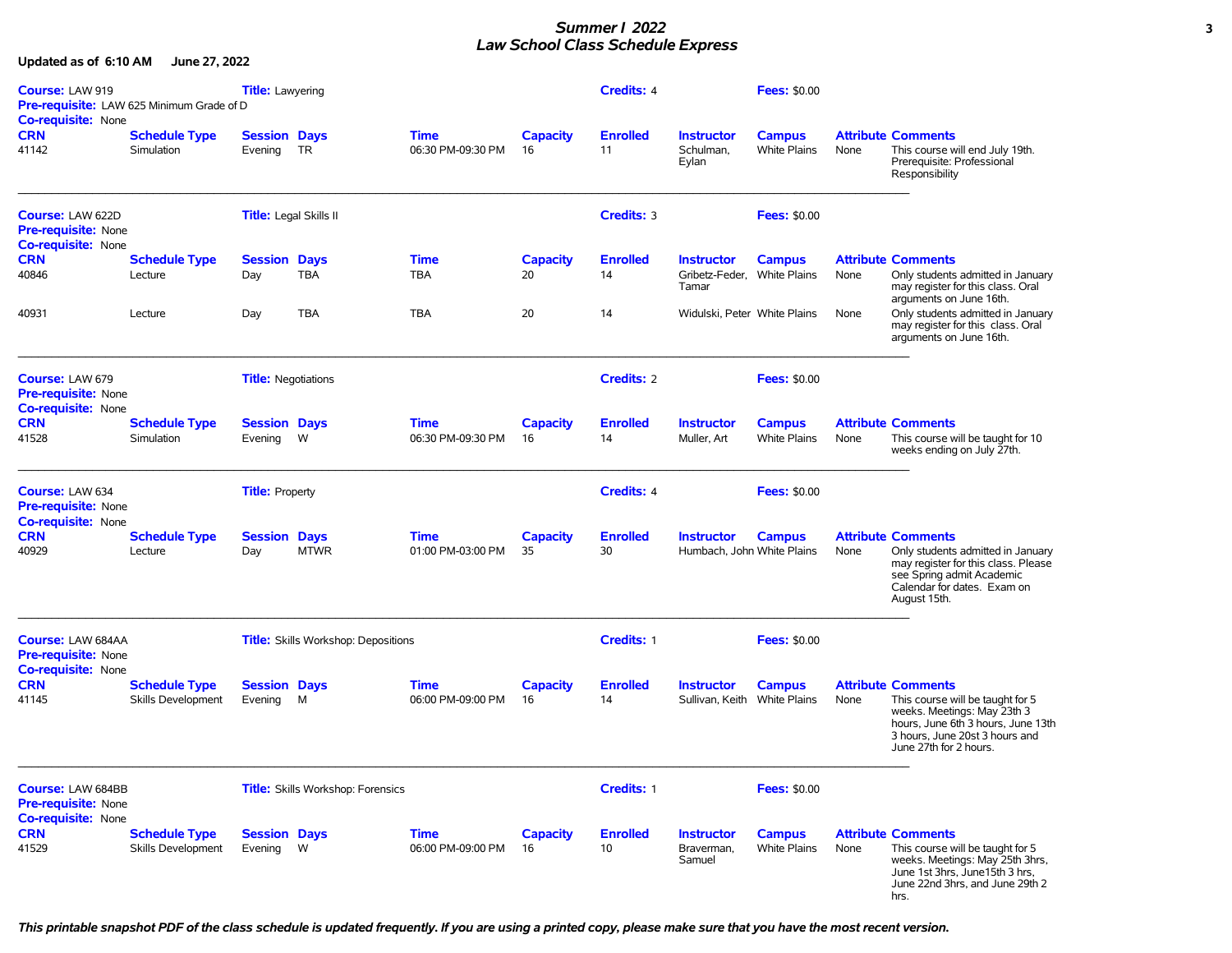## *Summer I 2022* **4** *Law School Class Schedule Express*

**Updated as of 6:10 AM June 27, 2022**

| <b>Course: LAW 684</b>    |                      | <b>Title:</b> Trial Advocacy<br><b>Pre-requisite:</b> LAW 649 Minimum Grade of D And LAW 625 Minimum Grade of D |   |                   |                 | <b>Credits: 4</b> |                               | <b>Fees: \$0.00</b> |      |                                                                                                                                                               |
|---------------------------|----------------------|-----------------------------------------------------------------------------------------------------------------|---|-------------------|-----------------|-------------------|-------------------------------|---------------------|------|---------------------------------------------------------------------------------------------------------------------------------------------------------------|
| <b>Co-requisite: None</b> |                      |                                                                                                                 |   |                   |                 |                   |                               |                     |      |                                                                                                                                                               |
| <b>CRN</b>                | <b>Schedule Type</b> | <b>Session Days</b>                                                                                             |   | Time              | <b>Capacity</b> | <b>Enrolled</b>   | <b>Instructor</b>             | <b>Campus</b>       |      | <b>Attribute Comments</b>                                                                                                                                     |
| 41527                     | Simulation           | Day                                                                                                             | S | 09:30 AM-01:00 PM | 12              | 6                 | Hatcliffe, Jared White Plains |                     | None | This course will be taught for 11<br>weeks ending on August 13th. No<br>class July 2nd. There is one<br>additional 55 minute asynchronous<br>class each week. |